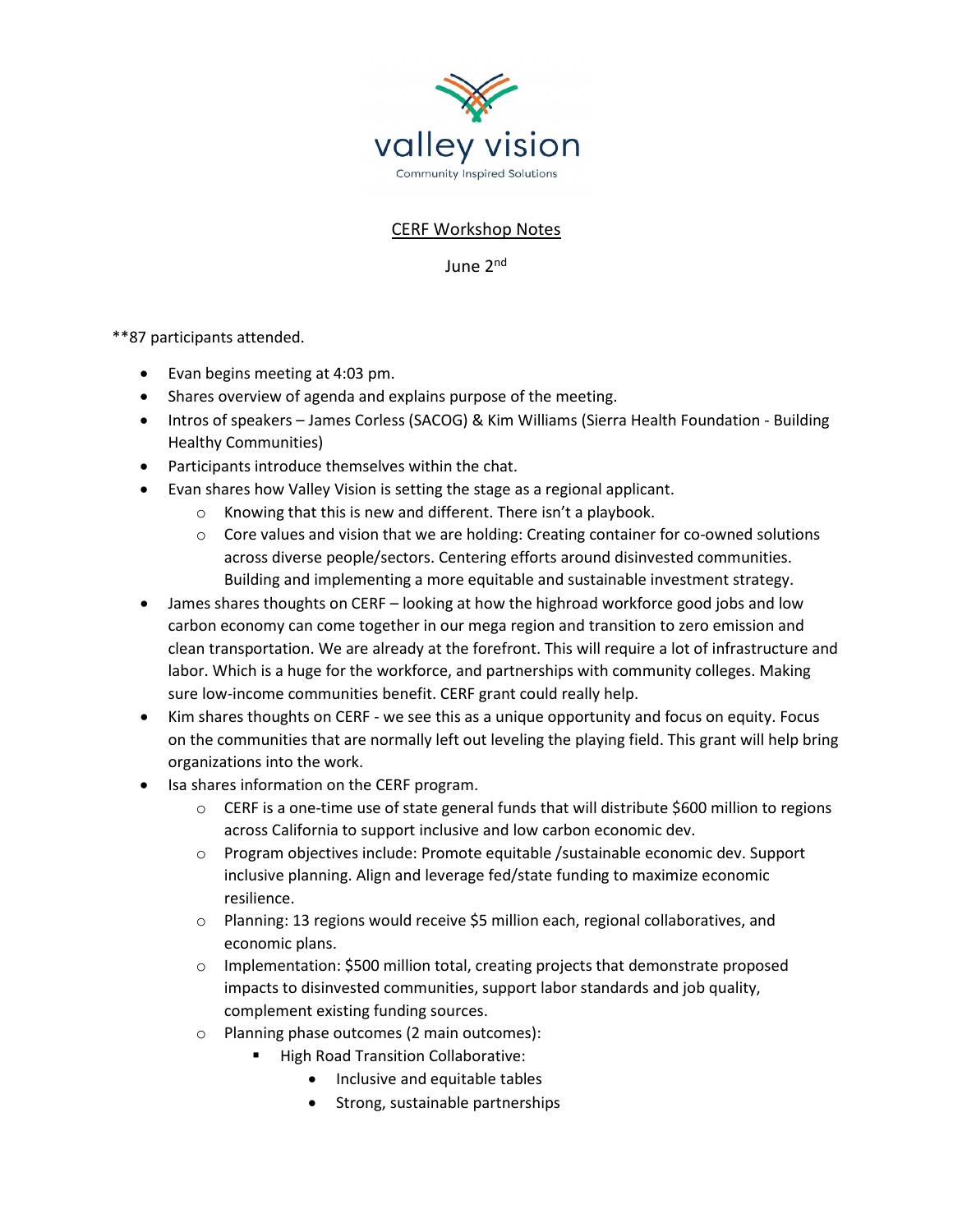

- Regional Economic Plans:
	- Analyses of current regional conditions focused on equity, sustainability, job quality and access, economic competitiveness and resilience
	- Strategies for economic recovery and transition
- $\circ$  What are the deliverables to come up with between now and July 25<sup>th</sup> (application deadline)?
	- **E** Concept Proposal
	- **Proposed workplan**
	- Outreach and engagement
	- **EXECOLLECTIVE Partnership Agreement letter**
	- **Application package exhibit**
- o Guidelines on Use of the funds
	- Allowable Use of Funds: Research, data, planning, consultant fees, etc.
	- Unallowable Use of Funds: Expenses not related to CERF, general operational costs not directly related to CERF
- o Scoring Criteria and Reporting:
	- Scoring Objectives and vision, capacity, high road elements, etc.
	- Reporting Monthly and quarterly reports, planning pahse final plan, lessons learned, evaluation report, etc.
- o Isa shares timeline and deadline.
	- **IMPORTANTE:** Info webinar June 15<sup>th</sup>, deadline to submit application July  $25<sup>th</sup>$
- o Some Regional Economic Strategies include:
	- Advanced manufacturing and mobility
	- **Food and Agriculture**
	- Health and life sciences
	- **Tourism, etc.**
- Question from chat: What is the intended nexus between Valley Vision's CERF application and regional broadband efforts?
	- o Answer: Bridging the digital divide is a huge priority for the region. We have a broadband consortium that VV manages. We are in the process of reaching out to identify updated priorities because speed thresholds have changed which qualifies us for different kinds of funding. Great deal of money coming through state and federal agencies and we want to ensure we are aligned.
- Question: How do you see us being able to synthesize this information into a regional plan?
	- $\circ$  Answer: using the existing assets we have and create space for other priorities to emerge. The grant we help fund the plan.
- Question from chat: What is the timeline for the implementation phase?
	- o Answer: Draft guidelines- Fall 2022, Final- Winter 2023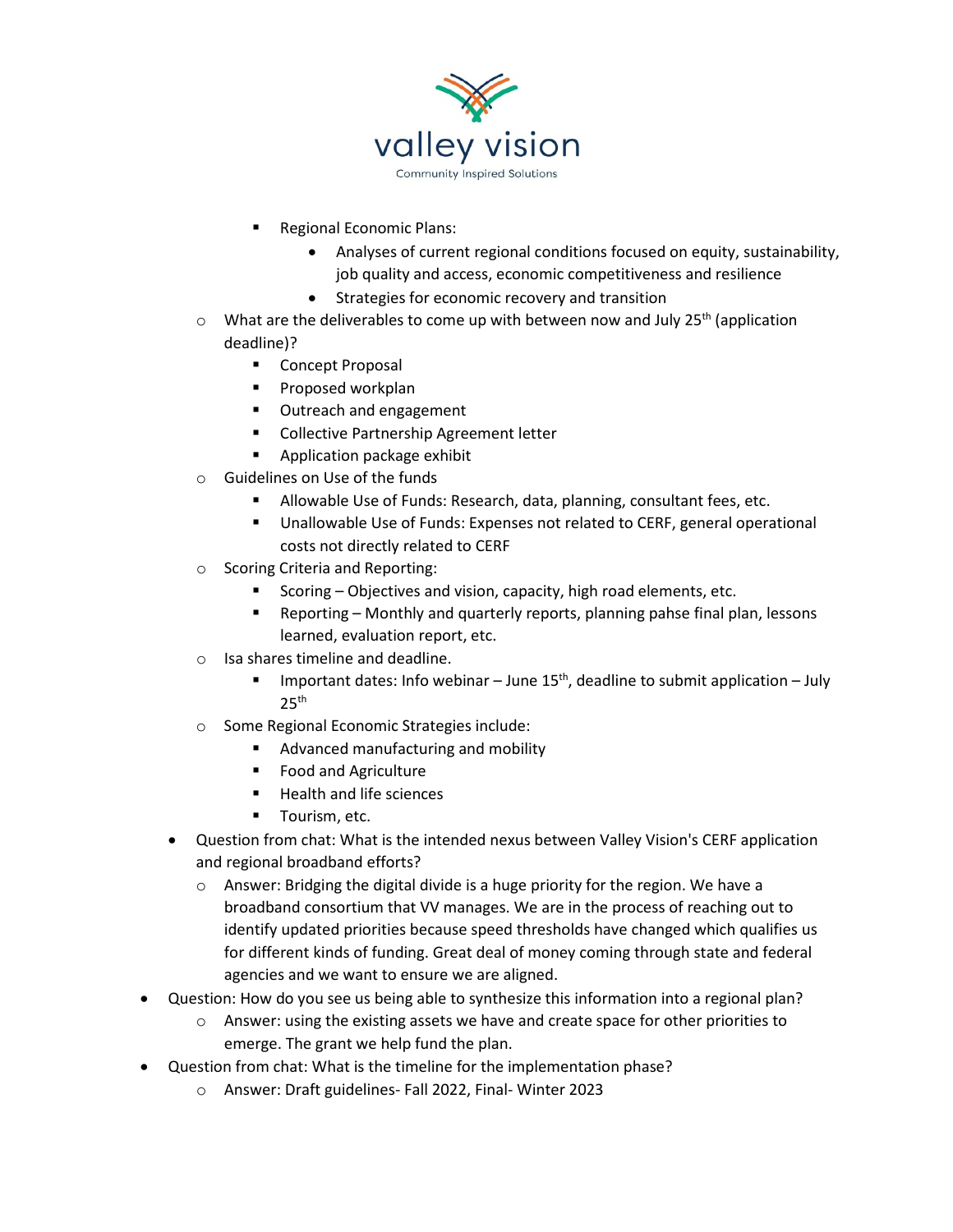

- Question: Is there a required CERF plan template or minimal requirements or do we propose that in our application?
	- $\circ$  Answer: The outline they provided is what we have. They haven't provided a template. So important that we plan.
- Evan shares what participating in the application process will look like.
- Evan shares subcommittee to help facilitate the planning process.
	- o Research and Evaluation
	- o Backbone support and governance
	- o Community engagement
	- o Capacity Building and Technical Assistance
	- o Next steps establishing the subcommittees
- $\circ$  Question: Employer engagement is important. Do we want them in the planning process and if so what will be the ratio of participation?
	- $\circ$  Answer: Yes, we want employers to be involved. It will be part of our recruitment phase. We hope to cultivate meaningful engagement from our employers.
- $\circ$  Question from the chat: Is the intent to have the subcommittees active through the submission date on July 25 or through the entire CERF Planning Phase?
	- o Answer: the hope Is through the entire planning phase.
- o Question: Regarding setting up committees, I noticed from Colusa the only folks involved is our county organizations, I am concerned about what outreach has been done within our county? I'm concerned about the level of participation in our county.
	- o Answer: We are setting up a Colusa stakeholder meeting in-person. It will require sub regional level activities. What has been done so far isn't enough but we are looking to create that onramp and be sensitive to the needs in Colusa county.
- $\circ$  Question from chat: Do you expect much work for the committee members in-between meetings.
	- o Answer: Our hope is not to burden everyone with much work but we haven't totally fleshed out what it will look like. We need to work on recruitment. We want to ask you as participants who else should be involved.
- o Questions from chat: Are there county represented from any of the regions?
	- $\circ$  Answer: Not sure, we have reached out and worked with government partners to think about how to engage staff. We are also planning a stakeholder meeting for Yuba/Sutter.
- $\circ$  Question from chat: Is there a set of guiding principles or values we are using to bring people together around a shared CERF application?
	- $\circ$  Answer: Not a written out set out values, the state has articulated a core set of values for the program itself. I think it would be valuable to create our own set of values.
- o Isa shares the subcommittee survey (QR code: link shared in chat)
- o Attendees can share their thoughts on the following questions (Jamboard):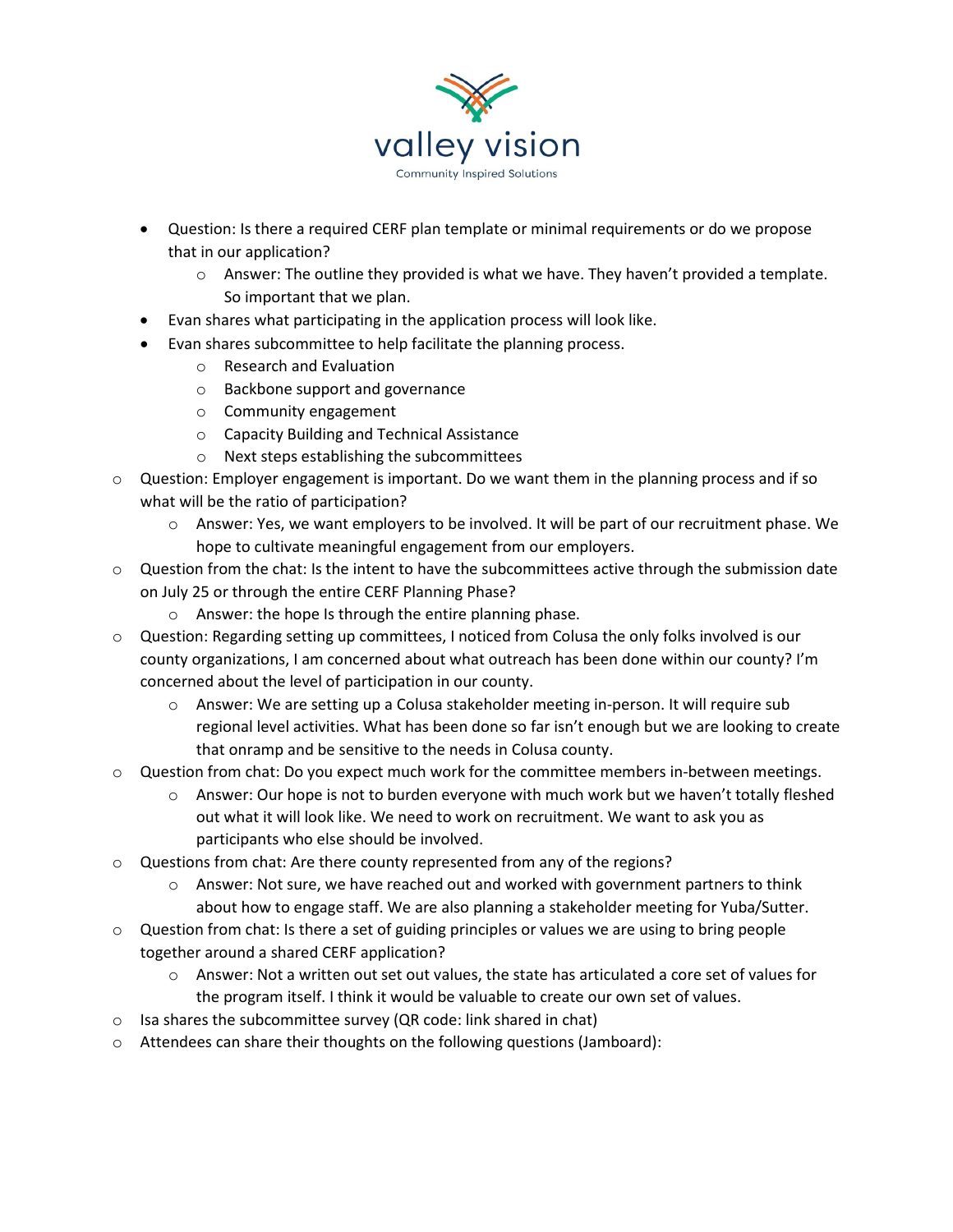

o Jamboard link:

[https://jamboard.google.com/d/1wFlh2qBS0oDs4ldNVMzPUe3\\_HO76DrZ\\_\\_bw12aqGeMo/e](https://jamboard.google.com/d/1wFlh2qBS0oDs4ldNVMzPUe3_HO76DrZ__bw12aqGeMo/edit?usp=sharing) [dit?usp=sharing](https://jamboard.google.com/d/1wFlh2qBS0oDs4ldNVMzPUe3_HO76DrZ__bw12aqGeMo/edit?usp=sharing)

- 1. Who else would you like to see represented in this application process?
	- a. GSEC, Tribal nations, United Way, CBO leaders, Youth, Unions, Labor -the-trades, Adult education, Waking the village, Food supply chain employers, BIPOC led orgs, k-12, Community Colleges, etc.
- 2. What are the important essential qualities of a healthy, diverse collaborative?
	- a. Trust, humility, compromise, respect, urgency, transparency, group agreements, centered on equity and inclusivity, all voices are heard at each of the meetings, participation ground rules community agreements, recognizing we are a diverse region, shared priorities, etc.
- 3. What are some of the guiding principles or values we are using to bring people together around a shared CERF application?
	- a. Speaking truthfully, racial equity inclusiveness environmental stewardship, community based approach, elevating community voice, collectively seeking abundance, action-oriented goals, keeping promises, mitigating climate catastrophe

Meeting ends at 5:20 pm.

## Links shared in the chat:

Subcommittee Survey:

<https://forms.gle/Z7wTcsaPLdbhApQi8>

Jamboard:

[https://jamboard.google.com/d/1wFlh2qBS0oDs4ldNVMzPUe3\\_HO76DrZ\\_\\_bw12aqGeMo/edit?usp=sha](https://jamboard.google.com/d/1wFlh2qBS0oDs4ldNVMzPUe3_HO76DrZ__bw12aqGeMo/edit?usp=sharing) [ring](https://jamboard.google.com/d/1wFlh2qBS0oDs4ldNVMzPUe3_HO76DrZ__bw12aqGeMo/edit?usp=sharing)

Info about effort in Tahoe:

<https://tahoeprosperity.org/envision-tahoe/>

CERF Solicitations for Proposals Highlights:

<https://cafwd.org/resources/cerf-guidelines-highlights/>

Comments shared in the chat: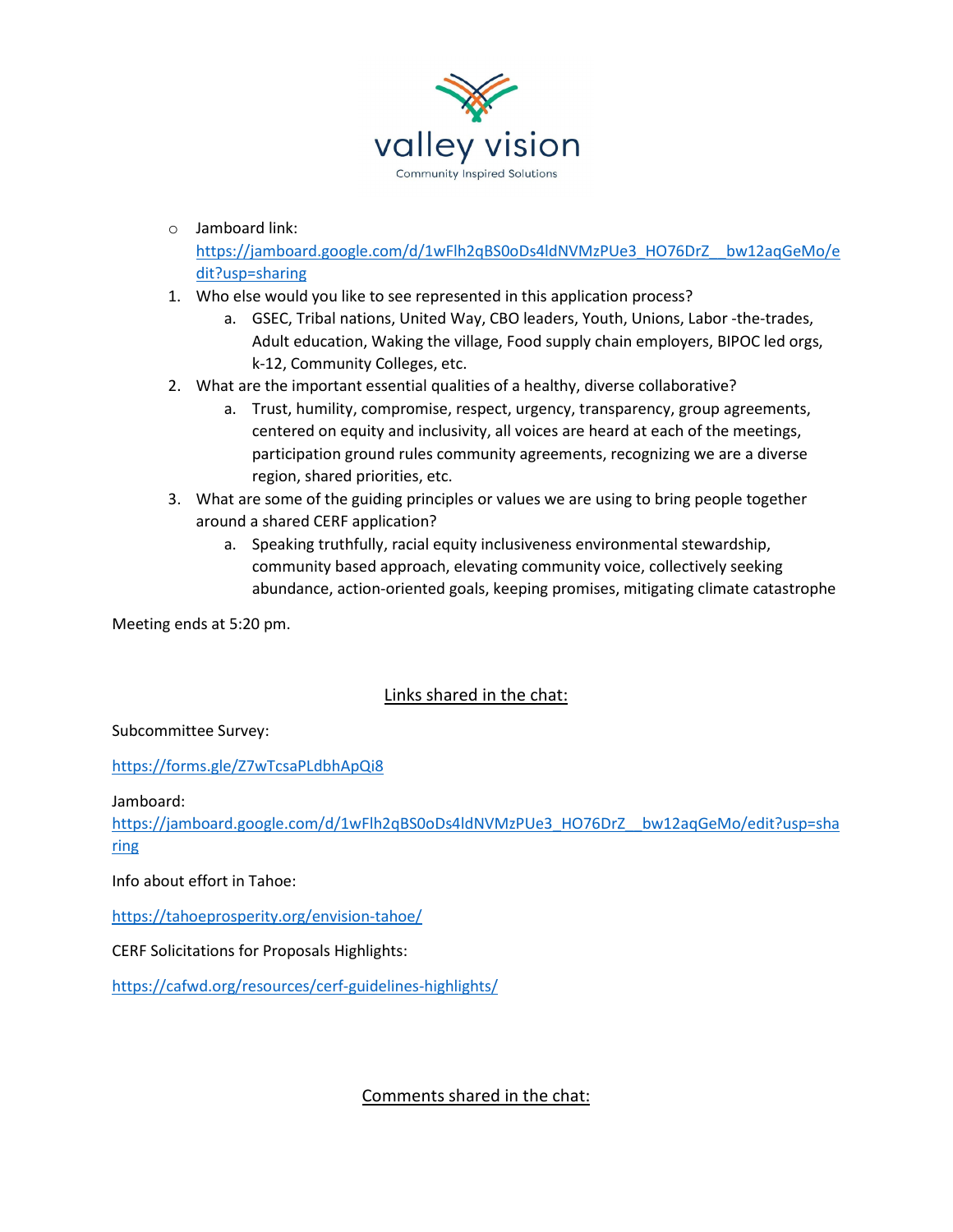

- o A lot of great info here: [https://cafwd.org/resources/cerf-guidelines-highlights/](https://us02st1.zoom.us/web_client/3jktxx3/html/externalLinkPage.html?ref=https://cafwd.org/resources/cerf-guidelines-highlights/)
- o Roy Kim: I need to jump off for another commitment. SETA is happy to help where needed. Thanks.
- o I am definitely interested in participating in anything related to broadband infrastructure, digital literacy, or affordability
- $\circ$  More of a comment than a question but I feel strongly that we need to be thinking collectively about how we have equitable representation on both the collaborative and the governance structures that are established.
- $\circ$  Isa: We are finalizing details but there will be a roundtable/engagement session in Colusa on the afternoon of the 30<sup>th</sup>
- o Anthony Taula- Lieras: I need to jump off. This is a big project and the SRCF is happy to support. I am fine sitting on any of the committees. I understand we are planning to plan and I think this is big and complicated. Being intentional is important to ensure visibility and fidelity to health equity and ensuring the resources go to those who need it.
- $\circ$  It also falls on organizations in sub regions to participate. Valley vision can't force people to show up.
- o Kristin and Heidi are helping represent Placer and El Dorado counties, SBC and ERC are representing Nevada County
- o Heidi: Here's info about our effort in Tahoe[! https://tahoeprosperity.org/envision-tahoe/](https://tahoeprosperity.org/envision-tahoe/)
- $\circ$  JoAnna Lessard: I need to leave but I am happy to support review and comment on the application itself as needed, I likely can support a subcommittee and I can support outreach in Yuba County via the Integrated Regional Water Management Program (we have a big stakeholder list) and the Yuba Water Agency's SGMA program
- o [https://forms.gle/Z7wTcsaPLdbhApQi8](https://us02st1.zoom.us/web_client/3jktxx3/html/externalLinkPage.html?ref=https://forms.gle/Z7wTcsaPLdbhApQi8)
- o Adrian: A lot of the questions speak to the challenge of having hyperlocal participation in a 7-county process. We need to make sure that direct service CBOs, churches, and others who serve community members are able to meaningfully participate.
- o Jamboard: [https://jamboard.google.com/d/1wFlh2qBS0oDs4ldNVMzPUe3\\_HO76DrZ\\_\\_bw12aqGeMo/edit?usp](https://jamboard.google.com/d/1wFlh2qBS0oDs4ldNVMzPUe3_HO76DrZ__bw12aqGeMo/edit?usp=sharing) [=sharing](https://jamboard.google.com/d/1wFlh2qBS0oDs4ldNVMzPUe3_HO76DrZ__bw12aqGeMo/edit?usp=sharing)
- $\circ$  Khaim Morton: Have to go, very excited to see this and participate in the effort going forward to bring back resources that will help move our region forward
- o Martin Ross: Health Education Council: Thanks for the inclusion. We have to head to another evening meeting. Looking forward to the progress. Please send us the slides and further news. We have skills with Engagement and Governance. Martin Ross (mross@healthedcouncil.org) Patricia Parra [\(pparra@healthedcouncil.org\)](mailto:pparra@healthedcouncil.org).
- o Dr. Paul De La Cerda: we should be mindful to include existing collaborative efforts such as IPPS, Aggie Square, etc